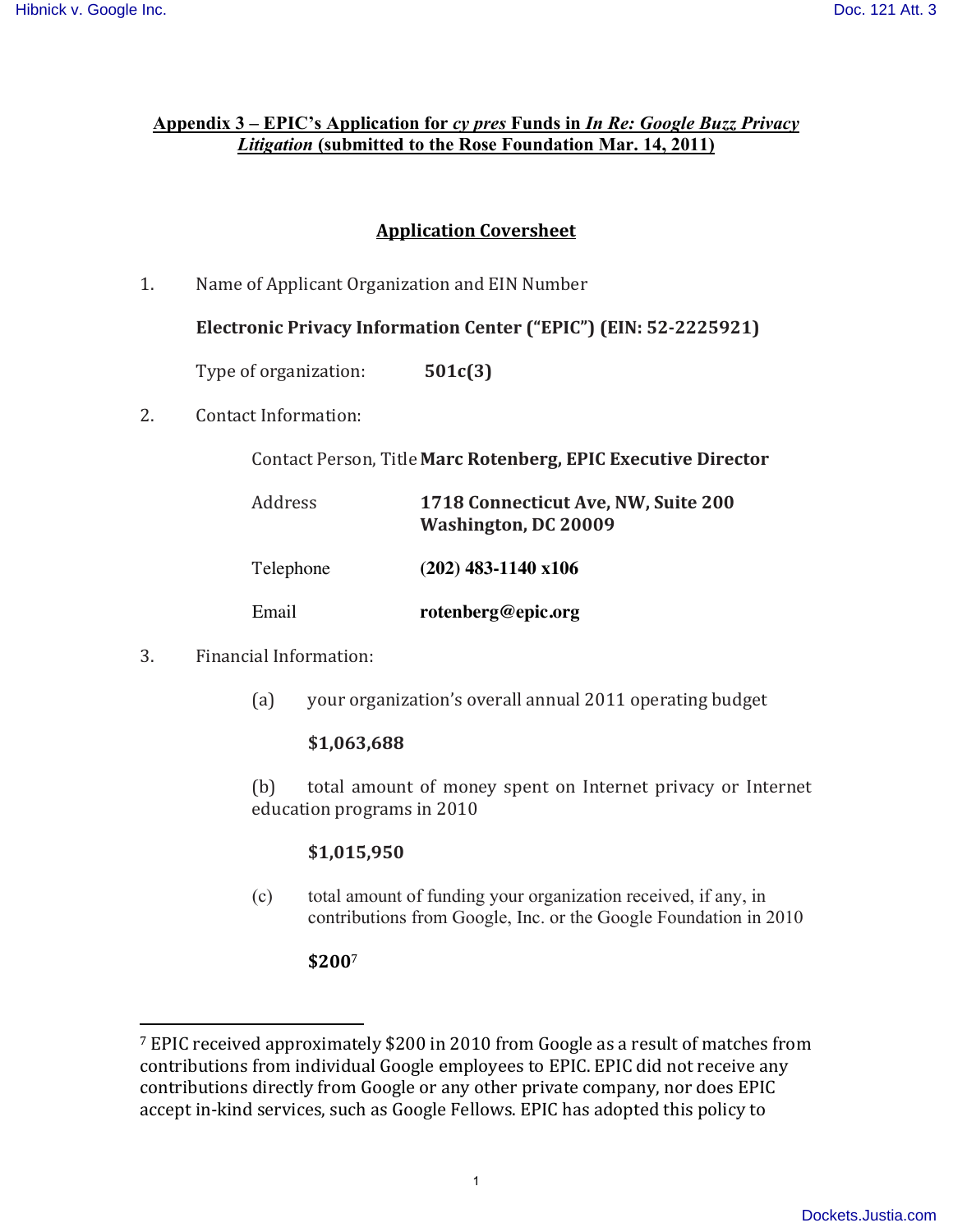(d) amount of funding you are requesting from this Settlement fund

# **\$1,750,000**

# *For questions 4 & 5, you may submit a narrative response up to 4 pages, BUT YOU MUST submit a brief description of no more than one paragraph. The coversheet must fit on one page.*

4. Briefly describe any of your organization's existing policy or education programs concerning Internet privacy issues – make sure to include the number of years you have had programming focused on Internet privacy.

**EPIC** was established in 1994 to focus public attention on emerging privacy and civil liberties issues. For more than sixteen years, EPIC has remained the leading advocate in the United States for Internet users' privacy rights. EPIC pursues a comprehensive program of research, **education,\*policy\*development,\*and\*advocacy\*that\*protects\*Internet\*** users' rights and promotes consumer privacy. EPIC promotes Internet users' privacy rights before Congress, federal agencies, and the courts. We educate consumers through EPIC's websites, print publications, and public education events. EPIC's activities and mission are directly aligned with the interests of the class. (See attachment.)

5. Briefly describe the particular program that funding from this Settlement would support and describe how it would benefit the Class by furthering policy or education concerning Internet privacy.

**EPIC seeks general funding to continue and expand several EPIC** Projects and EPIC Programs that protect the privacy of Internet users. Funding from the Google Buzz *cy pres* Fund to EPIC would directly support privacy policy and privacy education that would advance the **interests\*of\*Internet\*users\*and\*protect\*the\*interests\*of\*the\*class.\*(See\* attachment.**

#### **\*EPIC's\*Activities\*Are\*Directly\*Aligned\*with\*the\*Class's\*Interests**

EPIC's activities and mission are directly aligned with the interests of the class. EPIC was established in 1994 specifically to focus public attention on "emerging privacy and civil liberties issues." EPIC's core mission is to promote education and pursue policies that safeguard privacy. EPIC has pursued this mission for 17 years.

remain independent and to protect the interests of Internet users and class members.

!!!!!!!!!!!!!!!!!!!!!!!!!!!!!!!!!!!!!!!!!!!!!!!!!!!!!!!!!!!!!!!!!!!!!!!!!!!!!!!!!!!!!!!!!!!!!!!!!!!!!!!!!!!!!!!!!!!!!!!!!!!!!!!!!!!!!!!!!!!!!!!!!!!!!!!!!!!!!!!!!!!!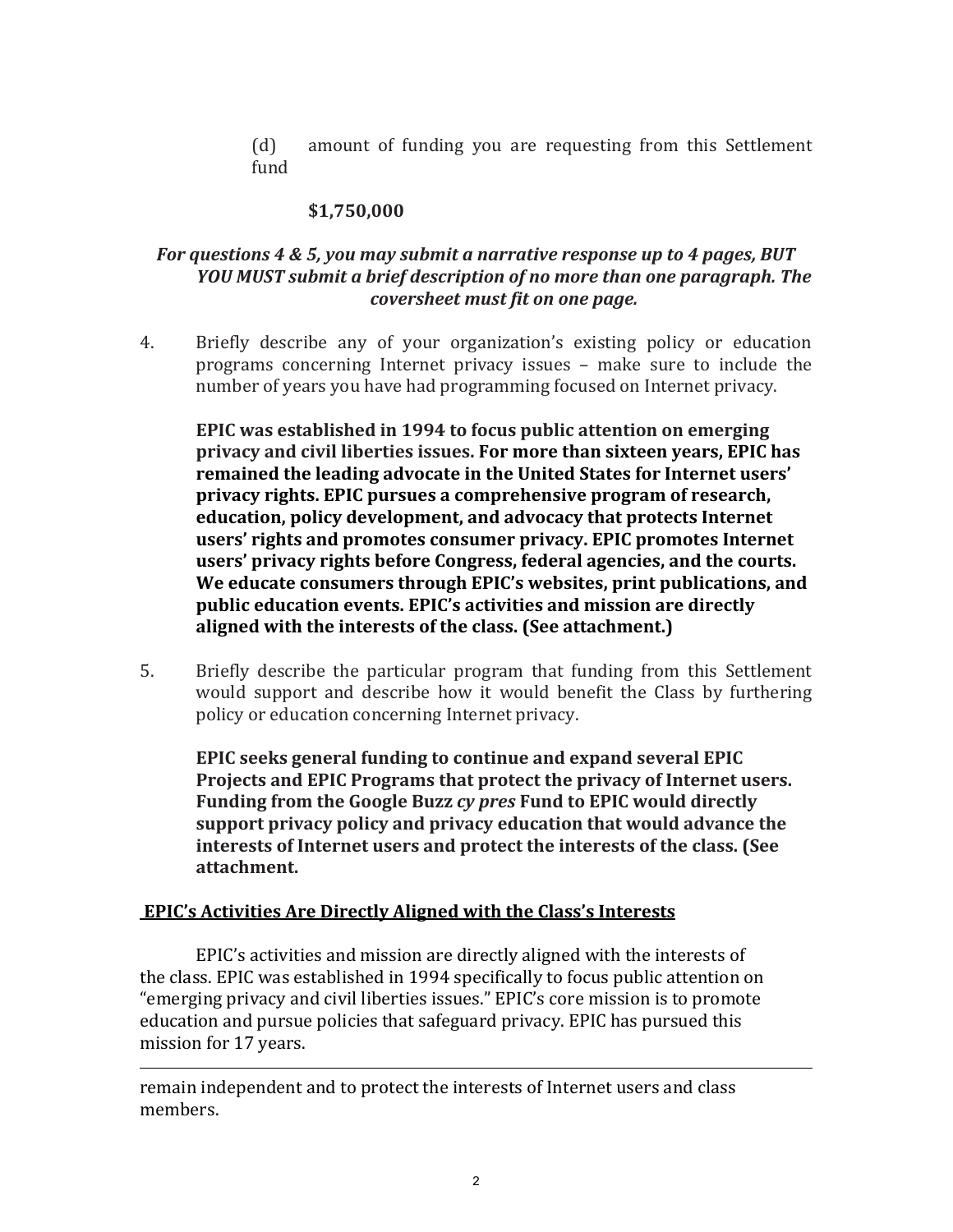In fact, the issues on which this settlement is based flow directly from EPIC's February 2010 filing before the Federal Trade Commission on behalf of Internet users regarding Google Buzz. It was EPIC that identified the risks to Internet users and urged the Commission to act to safeguard Internet privacy.

EPIC routinely provides research and expert commentary on emerging privacy issues. EPIC plays a leading role on behalf of Internet users in Washington, DC. Based on extensive research and careful consideration of consumer interests, EPIC files complaints with the Federal Trade Commission and the Federal Communications Commission in support of consumer protection. We comment on agency proposals that impact consumer privacy. EPIC leads efforts to establish strong privacy policies for individuals' sensitive information, and EPIC is an authoritative voice on issues as diverse as consumer privacy, identity theft, locational privacy, search engine privacy, anonymity/reidentification, and spam.

This summary provides a brief overview of EPIC's programs and activities.

#### **EPIC Before Federal Agencies: Safeguarding the Privacy of Internet Users**

Since the mid-1990s, EPIC has routinely filed comments before federal agencies on regulatory issues concerning Internet users' privacy interests. Over the years, EPIC has submitted more than 80 comments on behalf of the public in regulatory proceedings. Here are a few recent examples:

- In 2009 and again in 2010, EPIC, supported by a coalition of consumer and privacy organizations, filed complaints with the Federal Trade Commission concerning Facebook's changes to users' privacy settings as well as to the company's Terms of Service. The EPIC complaint was widely credited with promoting a national discussion about privacy safeguards for Facebook users.
- In 2009, EPIC filed an FTC complaint describing Echometrix's unlawful, covert tracking of children's online activities. Within a month, the Department of Defense shut down sales of the software company's product to military families. The New York Attorney General subsequently sanctioned Echometrix. And the FTC responded to EPIC's complaint by forcing the company to destroy data it had collected from children.
- In 2007, the FCC issued rules protecting consumers' telephone records in response to a petition filed by EPIC in 2005. At EPIC's recommendation, the FCC also undertook a rulemaking to establish further safeguards for information stored in cell phones.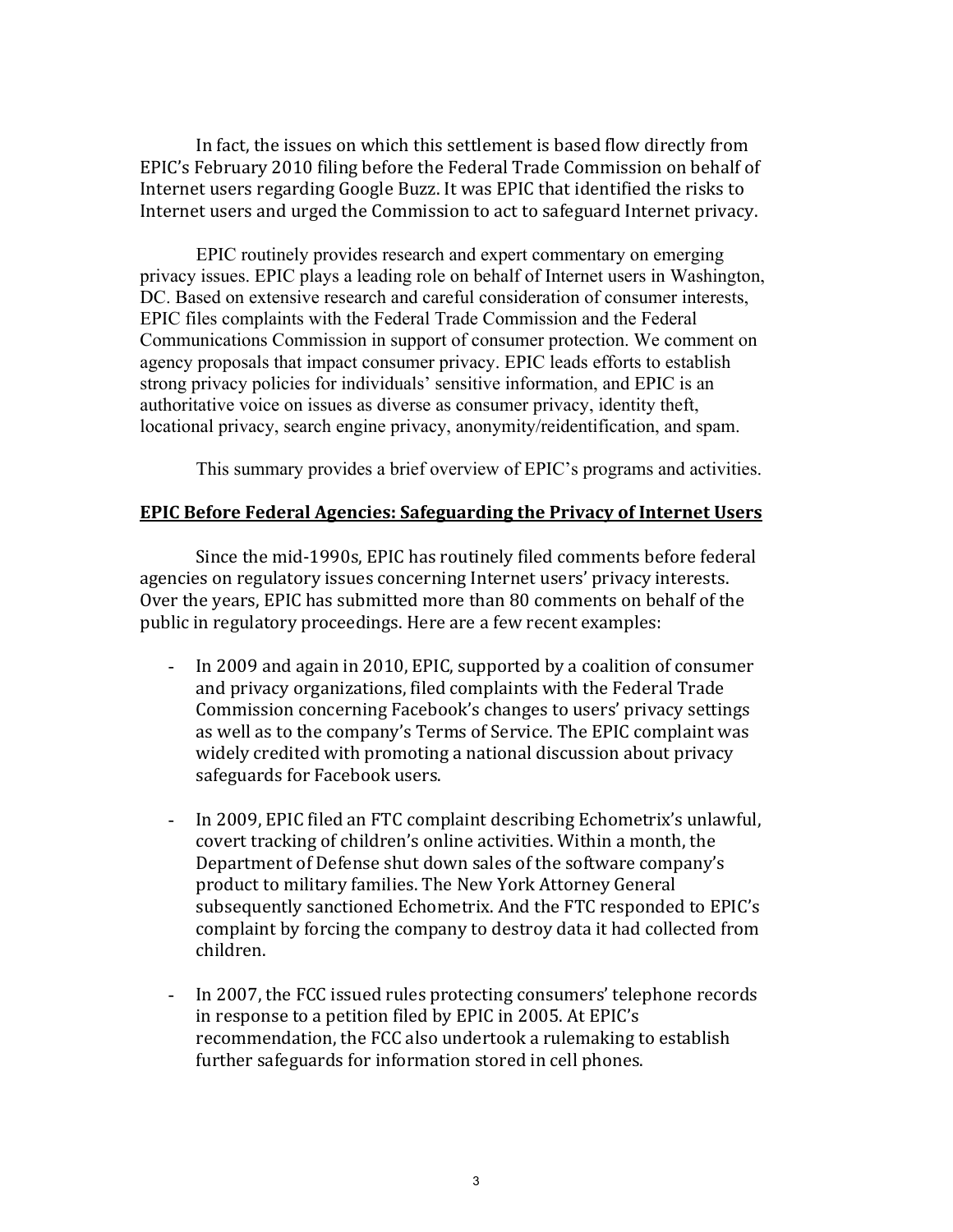- Previous complaints by EPIC at the FTC led to new security standards for Microsoft Passport and the reform of the databroker industry (Choicepoint).
- Funding from the Google Buzz *cy pres* Fund will help EPIC continue to represent Internet users' interests before federal agencies.

#### **EPIC in Congress: The Voice of Internet Users on Privacy**

Over the last 17 years, EPIC has testified in more than 60 Congressional hearings on emerging privacy and civil liberties issues. Recent Congressional hearings include:

- EPIC "Online Privacy, Social Networking, and Crime Victimization," House Judiciary Committee, July 28, 2010
- EPIC "Planning for the Future of Cyber Attack Attribution," House Science Committee, July 15, 2010
- EPIC "Smart Grid Architecture and Standards: Assessing Coordination and Progress," House Science Committee, July 10, 2010
- EPIC "An Examination of Children's Privacy: New Technologies and the Children's Online Privacy Protection Act (COPPA)," Senate Commerce Committee, April 29, 2010
- EPIC "The Data Accountability and Trust Act and H.R. 1319, the Informed P2P User Act," House Commerce Committee, May 5, 2009
- Funding from the Google Buzz *cy pres* Fund will help EPIC continue to represent Internet users' interests before Congress.

#### **The EPIC Public Voice Project**

EPIC has represented Internet users' privacy interests at international meetings since 1996. EPIC is the most widely recognized US-based privacy organization in the world. EPIC has appeared at numerous conferences and hearings organized by national governments and international organizations to protect Internet users' privacy rights. For more than 15 years, EPIC has organized the annual civil society meeting held in conjunction with the annual meeting of the International Privacy Protection and Data Protection Commissioners. EPIC also participates in OECD meetings to advance Internet users' privacy interests. Moreover, the EPIC Public Voice Project, which seeks to promote civil society participation in decisions concerning the future of the Internet, organizes conference and provides funding and support to other civil society organizations.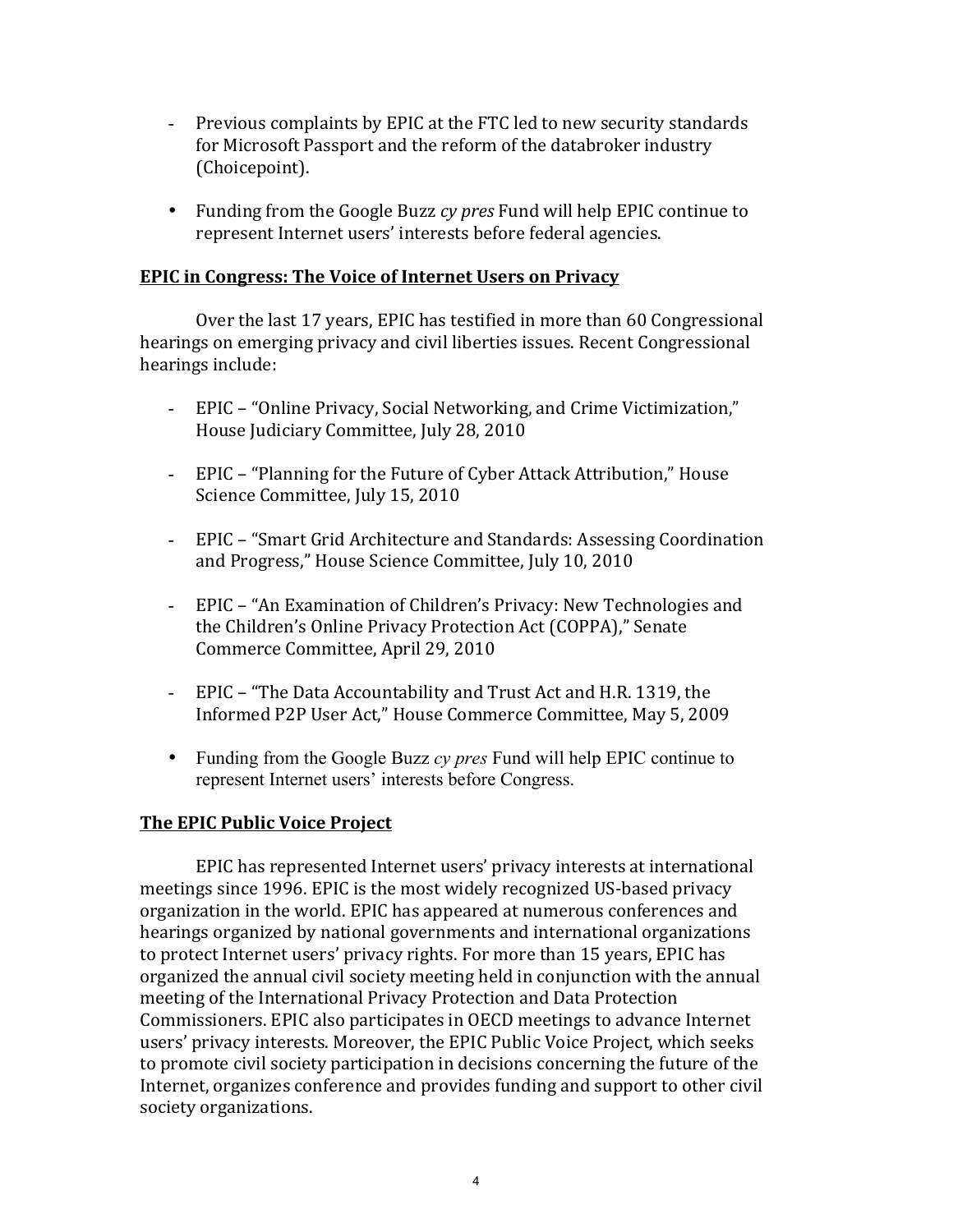• Funding from the Google Buzz *cy pres* Fund will help EPIC continue to represent Internet users' interests at international organizations and to enable the participation of other civil society groups in these meetings.

#### **The EPIC Open Government Project**

Since its founding in 1994, EPIC has protected Internet users' privacy through the highly regarded EPIC Open Government Project. EPIC publishes the leading FOIA guide, *Litigation Under the Federal Open Government Laws.* EPIC FOIA Requests routinely uncover surveillance proposals that implicate Internet users' privacy rights. Here are a few recent examples:

- FBI abuses under the Patriot Act
- The National Security Agency's efforts to extend control over critical Internet infrastructure
- The Department of Justice's efforts to expand data retention obligations
- The General Services Administration's deal to exempt social networking web sites from federal privacy rules
- Funding from the Google Buzz *cy pres* Fund will help EPIC continue to pursue important FOIA litigation and to safeguard Internet users' privacy rights.

#### **The EPIC** *Amicus Curiae* **Project**

EPIC protects Internet users' privacy through an expert "friend of the court" program that identifies emerging privacy and civil liberties issues. EPIC regularly files *amicus curiae* briefs in support of consumer privacy protections. Over 17 years, EPIC has filed more than 40 *amicus* briefs in appellate courts, including more than 15 briefs in the US Supreme Court. EPIC's *amicus* work has supported laws ranging from restrictions on the sale of prescription drug data to statutes that restrict the disclosure of sensitive information by financial institutions. Through its *amicus* project, EPIC works with experts to file factual briefs that support consumer privacy policies. Recent examples include:

- EPIC *Amicus* Briefs, US Supreme Court 2010 Term: *NASA v. Nelson, FCC v. AT&T, Tolentino v. New York, Sorrell v. IMS Health.*
- EPIC's *amicus* brief was recently cited in *Sorrell v. IMS Health* by Judge Livingston in support of a Vermont law that safeguards the medical privacy interests of Vermont consumers.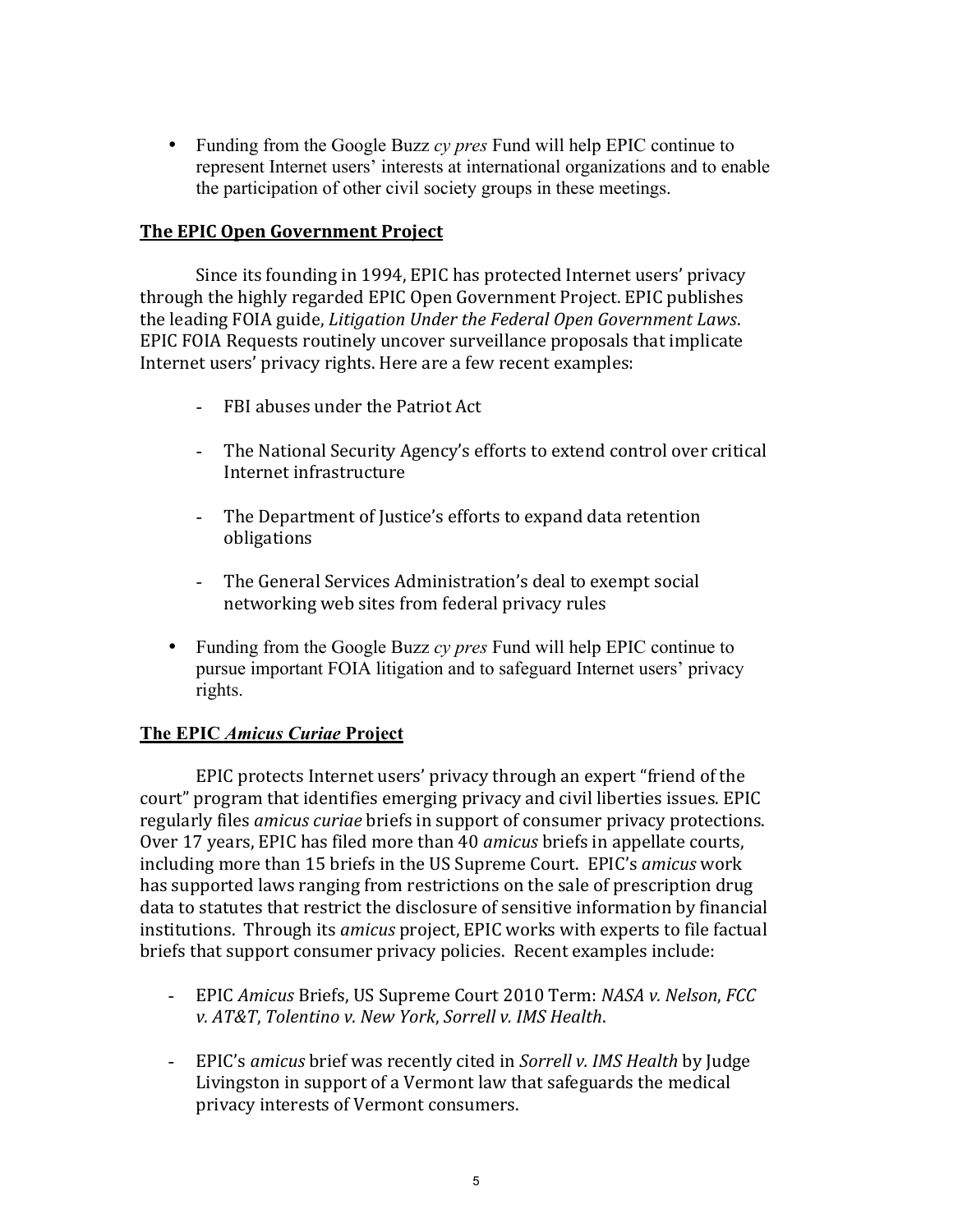• Funding from the Google Buzz *cy pres* Fund will enable EPIC to continue to file *amicus* briefs in support of consumer privacy.

# **EPIC's Public Education Programs - Web Presence, Newsletter, and Publications**

EPIC established EPIC.ORG, the first website devoted to privacy issues, in 1994. Since that time, EPIC has provided critical resources that educate the public about emerging threats to consumer privacy. EPIC publishes websites, books, and a bi-weekly electronic newsletter concerning consumer privacy.

- EPIC maintains EPIC.ORG and PRIVACY.ORG two of the most popular privacy websites in the world. EPIC's sites educate consumers about privacy threats. EPIC posts analyses of breaking privacy news and links to tools that help consumers safeguard their personal data. EPIC further educates Internet users through social media services, including Twitter and Facebook.
- EPIC publishes the *Privacy Law Sourcebook*, a comprehensive resource detailing laws that establish privacy safeguards and provide consumers with recourse when their privacy rights are violated. EPIC also publishes *Privacy and Human Rights*, the authoritative resource for privacy laws and developments around the world.
- EPIC publishes the EPIC Alert, a bi-weekly electronic newsletter that reaches approximately 20,000 subscribers. EPIC has published the Alert since 1994 – it is the longest-running newsletter concerning electronic privacy. The EPIC Alert is a crucial resource for consumers, policymakers, researchers, and the media.
- Funding from the Google Buzz *cy pres* Fund will continue to support EPIC's broad-based public education programs.

# **The EPIC Privacy Coalition**

EPIC protects Internet users' privacy interests through important coalition efforts. EPIC established the Privacy Coalition in 2001 to support the work of other privacy and consumer organizations and to encourage a dialogue between the privacy community and decision makers in Washington, DC and around the world.

• Funding from the Google Buzz *cy pres* Fund will support the Privacy Coalition.

#### **The EPIC Project On Government Accountability (POGA)**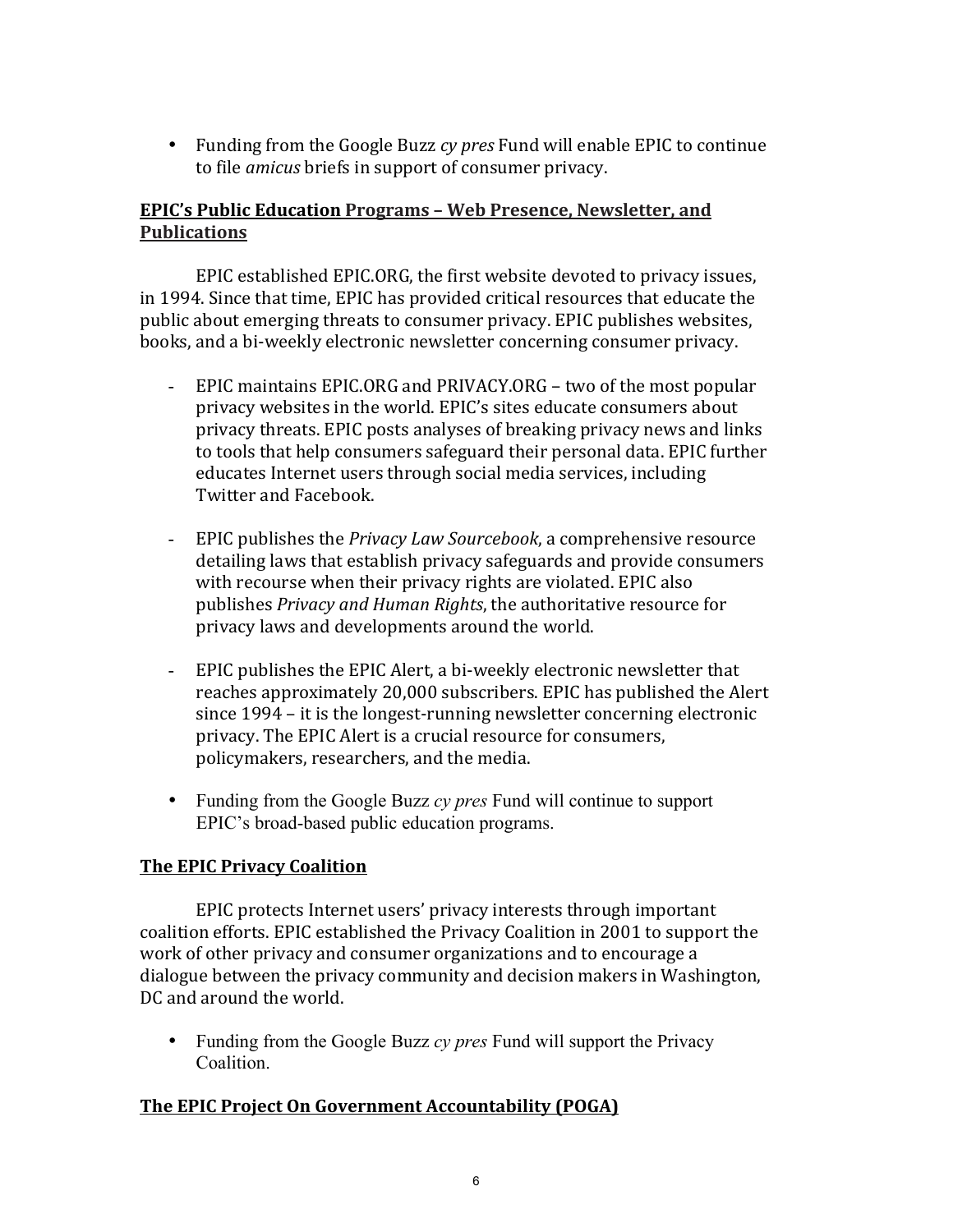Following EPIC's successful FOIA efforts to challenge the TSA's airport body scanner program, EPIC has launched a new program to utilize the Administrative Procedure Act to ensure the accountability of federal agencies. EPIC will combine its FOIA expertise with its growing APA expertise to pursue more privacy issues on behalf of Internet users in court.

• Funding from the Google Buzz *cy pres* Fund will help EPIC launch the EPIC Project on Government Accountability.

#### **IPIOP: Training the Next Generation of Privacy Advocates and Scholars**

Since 2001, EPIC has provided formal training for law school students interested in Internet public interest work and privacy protection. Each summer, several hundred applicants apply for the 10-week long clinic-style Internet Public Interest Opportunities Program (IPIOP). Over the past decade, EPIC has trained more than 120 law school students, many of whom have gone on to work in consumer organizations, at research institutions and universities, and in federal and state government.

• Funding from the Google Buzz *cy pres* Fund will help EPIC continue to train the next generation of privacy advocates and scholars.

#### **Summary**

EPIC occupies a unique role in the privacy world. EPIC is the leading organization dedicated to Internet privacy. In fact, EPIC was founded in the campaign to make encryption, the critical technology for Internet privacy and security, widely available to Internet users. In other *cy pres* proceedings, federal judges have explicitly set aside the bulk of the *cy pres* funds to support EPIC's work. *See, e.g., Mirfasihi v. Fleet Mortgage, No. 01 C 722* (N.D. Ill. July 17, 2007) at 2. Moreover, EPIC urges courts to ensure that *cy pres* awards in Internet privacy lawsuits genuinely benefit class members. *See, e.g.*, EPIC's January 2010 letter to Judge Richard Seeborg in *Lane v. Facebook*, No. 08-03845 (N.D. Cal. Aug. 12, 2008).

EPIC pursues a well-established, broad-based, widely regarded, and effective program that protects privacy, educates Internet users, and directly advances the interests of class members. In fact, EPIC pursued the same issues on behalf of consumers before the Federal Trade Commission that gave rise to this settlement. EPIC therefore requests a substantial part of the *cy pres* award in support of the activities outlined above.

# **Testimonials**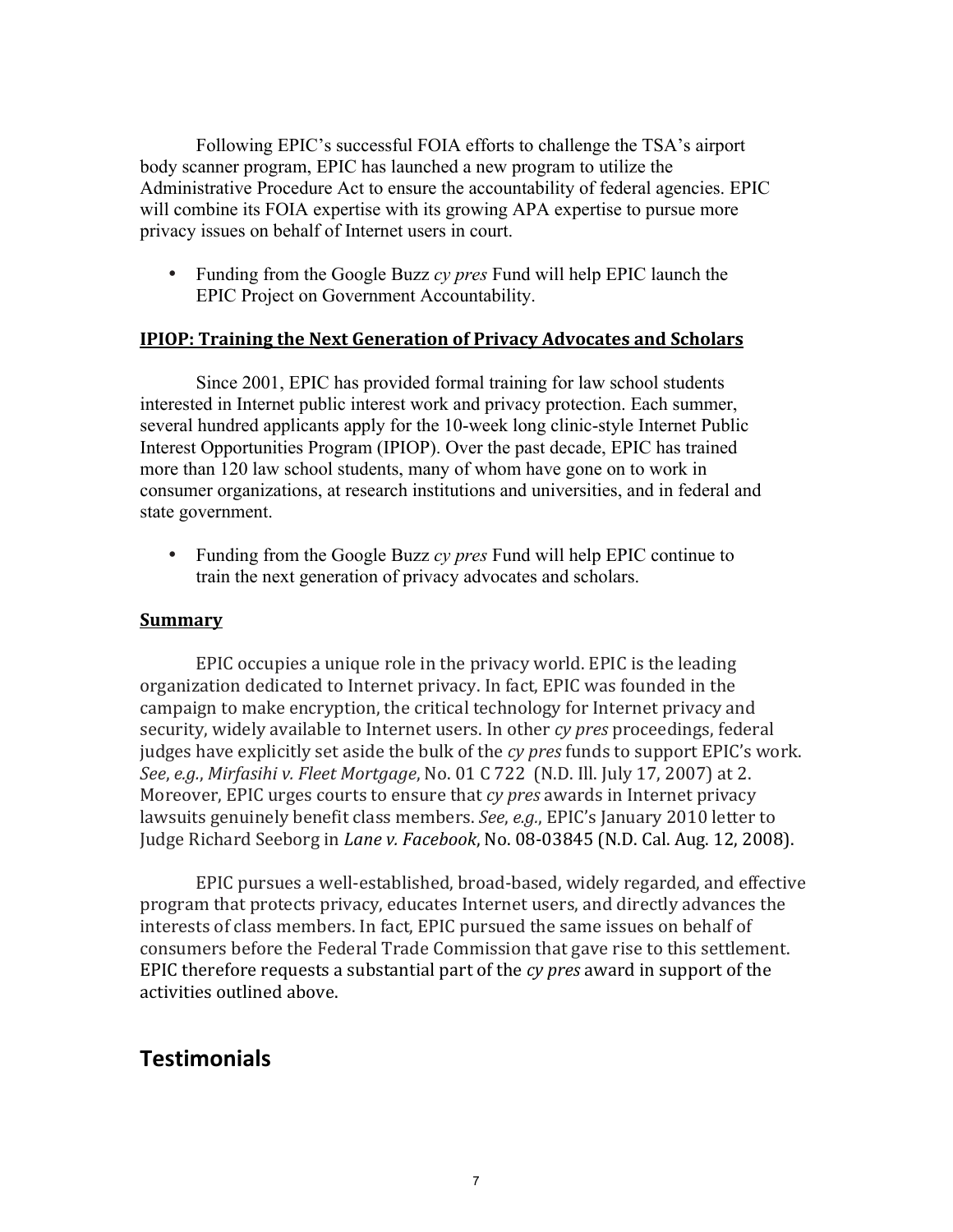EPIC has been widely cited by experts and the national media for its leadership role in the privacy field:

"EPIC is on the front lines of the most important civil liberties issues of our age."

– Bruce Schneier, security expert

"EPIC is one of the most important civil liberties groups in the country." – Prof. Anita Allen, legal scholar

"EPIC does wonderful work. I admire their efforts to protect the privacy of Americans." – James Bamford, author

"The EPIC FOIA litigation manual will help ensure that those who are pursuing open government requests understand their rights, and the best strategies to pursue their requests." – Senator Patrick Leahy, co-sponsor of the OPEN Government Act of 2007

"The EPIC 'Privacy Law Sourcebook' is the Physician's Desk Reference of the Privacy World." – Evan Hendricks, *Privacy Times* 

"EPIC is a powerful voice in Washington. I am constantly amazed by how much this dedicated group accomplishes." – Hon. John Anderson, former Presidential candidate

"EPIC has set the benchmark for relentless and principled advocacy on the main issues of public concern about the Internet and computerization." – *The Los Angeles Times* 

"Anyone concerned about the civil rights implications of the Clipper chip, the Digital Telephony proposal, national ID cards, medical record privacy, credit records and the sale of consumer data will find this Washington public interest research center invaluable." – *The Atlanta Journal and Constitution* 

"EPIC's Freedom of Information Act work attracts widespread praise." – *Legal#Times*

"EPIC is a public interest research center based in Washington. It offers a great collection of online resources about privacy and also provides information on how you can act politically to motivate your government representatives to protect your privacy." – *Christian Science Monitor* 

"I would highly recommend your program to law students looking to work for a leading public interest group in D.C. I would recommend the cutting edge research on privacy law as well as the high level of clerk involvement on each project." . . . "I found the process of researching and commenting on a